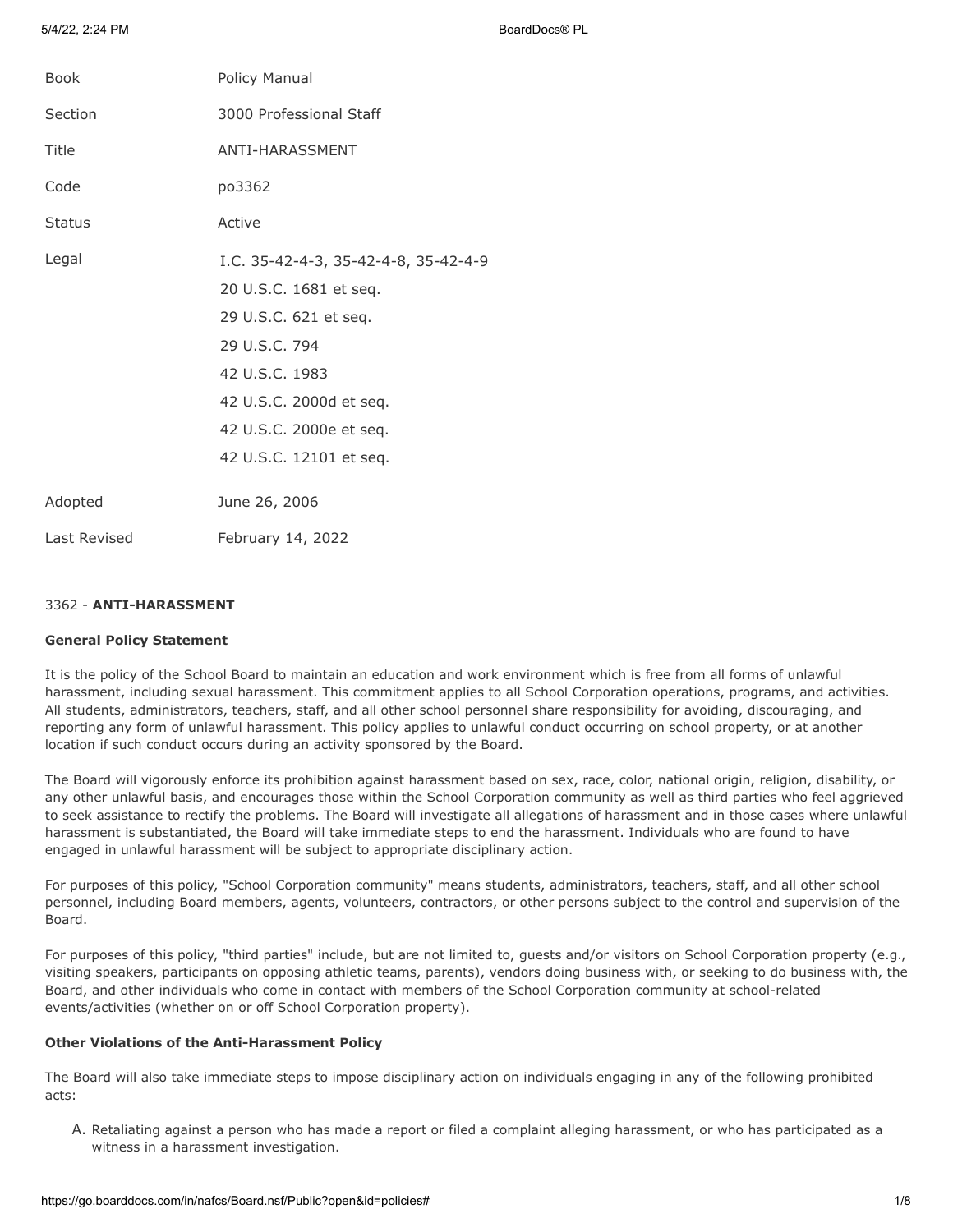- B. Filing a malicious or knowingly false report or complaint of harassment.
- C. Disregarding, failing to investigate adequately, or delaying investigation of allegations of harassment, when responsibility for reporting and/or investigating harassment charges comprises part of one's supervisory duties.

## **DEFINITIONS**

### **Sexual Harassment**

The term "sexual harassment" as used in this policy shall mean conduct on the basis of sex, failure to conform to stereotypical notions of masculine or feminine traits, sexual orientation, or gender identity including:

- A. a Board employee conditioning the provision of an aid, benefit, or service of the recipient on an individual's participation in unwelcome sexual conduct (i.e., quid pro quo sexual harassment);
- B. unwelcome conduct determined by a reasonable person to be so severe, pervasive, and objectively offensive that it effectively denies a person equal access to the Board's education program or activity; or
- C. sexual assault, dating violence, domestic violence, or stalking as defined by Federal law.

**NOTE: Any teacher, administrator, coach or other school authority, or staff member who engages in certain sexual conduct with a student may be disciplined up to and including termination and may also be guilty of the criminal charge of "sexual battery" as set forth in Indiana Code 35-42-4-8. In the case of a child under fourteen (14) years of age, the person may also be guilty of "child molesting" under Indiana Code 35-42-4-3. In the case of a child between the ages of fourteen (14) and sixteen (16), the person may also be guilty of "sexual misconduct with a minor" under Indiana Code 35-42-4-9. The issue of consent is irrelevant in regard to the latter two (2) criminal charges. Any employee accused of sexual relations with a student may be placed on leave with pay until school administrative proceedings are completed. Proven sexual relationships with a student regardless of the age of the student will initiate the termination process for the employee.**

### **Race/Color Harassment**

Prohibited racial harassment occurs when unwelcome physical, verbal, or nonverbal conduct is based upon an individual's race or color and when the conduct has the purpose or effect of interfering with the individual's educational performance; of creating an intimidating, hostile, or offensive learning environment; or of interfering with one's ability to participate in or benefit from a class or an educational program or activity. Such harassment may occur where conduct is directed at the characteristics of a person's race or color, such as racial slurs, nicknames implying stereotypes, epithets, and/or negative references relative to racial customs.

## **Religious (Creed) Harassment**

Prohibited religious harassment occurs when unwelcome physical, verbal, or nonverbal conduct is based upon an individual's religion or creed and when the conduct has the purpose or effect of interfering with the individual's educational performance; of creating an intimidating, hostile, or offensive learning environment; or of interfering with one's ability to participate in or benefit from a class or an educational program or activity. Such harassment may occur where conduct is directed at the characteristics of a person's religious tradition, clothing, or surnames, and/or involves religious slurs.

### **National Origin Harassment**

Prohibited national origin harassment occurs when unwelcome physical, verbal, or nonverbal conduct is based upon an individual's national origin and when the conduct has the purpose or effect of interfering with the individual's educational performance; of creating an intimidating, hostile, or offensive learning environment; or of interfering with one's ability to participate in or benefit from a class or an educational program or activity. Such harassment may occur where conduct is directed at the characteristics of a person's national origin, such as negative comments regarding customs, manner of speaking, language, surnames, or ethnic slurs.

### **Disability Harassment**

Prohibited disability harassment occurs when unwelcome physical, verbal, or nonverbal conduct is based upon an individual's disability and when the conduct has the purpose or effect of interfering with the individual's educational performance; of creating an intimidating, hostile, or offensive learning environment; or of interfering with one's ability to participate in or benefit from a class or an educational program or activity. Such harassment may occur where conduct is directed at the characteristics of a person's disabling condition, such as negative comments about speech patterns, movement, physical impairments or defects/appearances, or the like.

# **SEXUAL HARASSMENT PROCEDURE**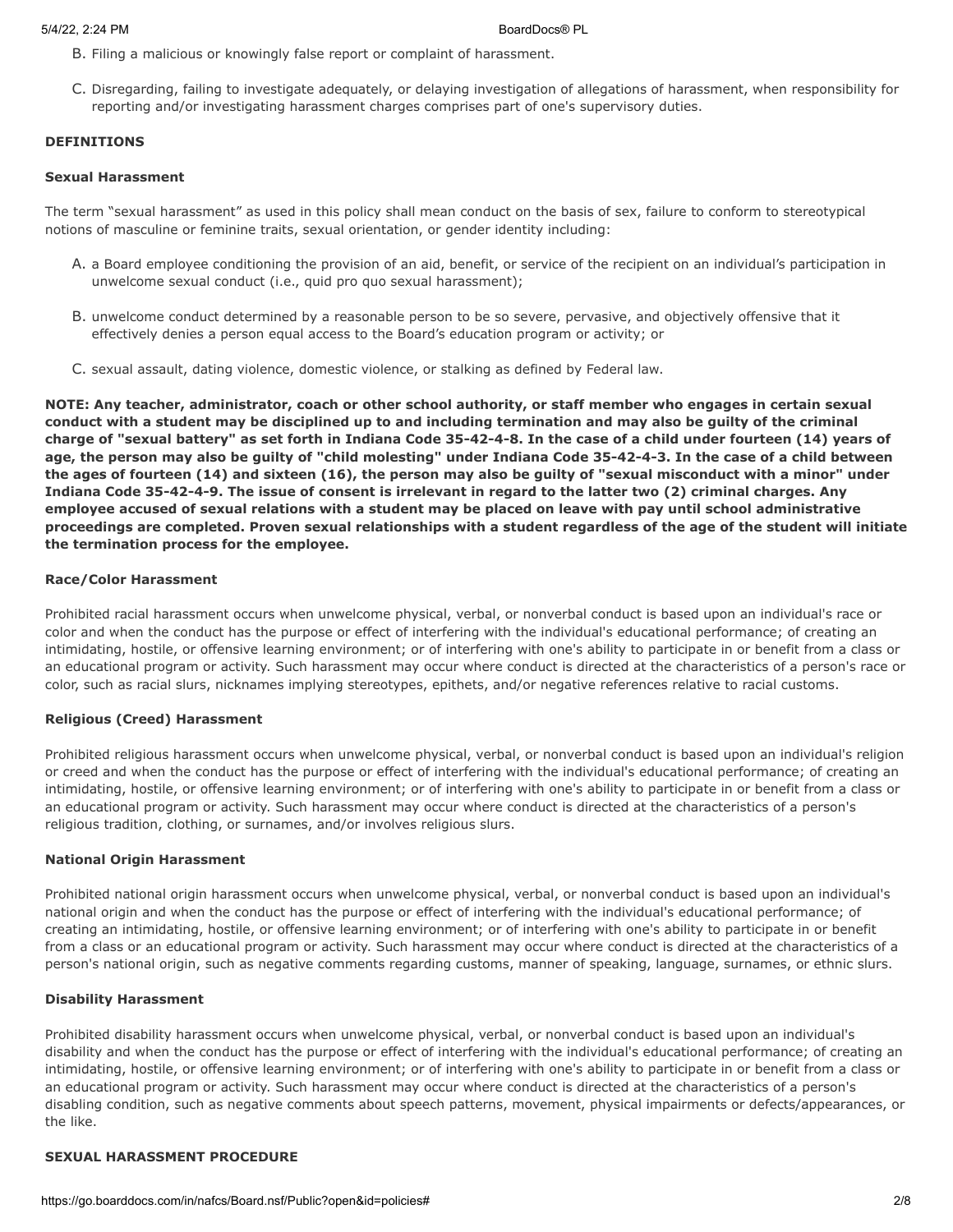### 5/4/22, 2:24 PM BoardDocs® PL

The Board designates the following staff member as the Board's Title IX Coordinator and authorizes this individual to coordinate the Board's Title IX compliance. Inquiries about the application of Title IX and its regulations may be referred to the Title IX Coordinator.

Title IX Coordinator Bill Briscoe Assistant to the Superintendent for Administration and Operations 2813 Grant Line Road New Albany, IN 47150 812-542-2106 [bbriscoe@nafcs.org](mailto:bbriscoe@nafcs.org)

The Board is committed to promptly responding to reports of sexual harassment. All reference to "days" within these procedures shall mean instructional days. The procedures described below may be subject to temporary delays based on good cause (e.g., law enforcement involvement, absence of a party, witness, or advisor, translation, or accommodation needs) with written notice to both parties explaining the reason for the delay.

# **Reporting Sexual Harassment**

Anyone who believes that a student or staff member has possibly been the target of sexual harassment should immediately report the situation to an appropriate staff member such as a teacher, counselor, administrator, or the Title IX Coordinator. Any person may report sexual harassment in person, by mail, by telephone, or email using the contact information for the Title IX Coordinator.

# **Any employee who has reason to believe that a student or staff member has been the target of sexual harassment must report the behavior to his/her building-level leader, such as a principal.**

The "Complainant" is a person alleged to be the victim of sexual harassment and the "Respondent" means any individual who is reported to be the perpetrator of sexual harassment.

The Board accepts anonymous reports. However, anonymous reports may hamper the Board's ability to respond to allegations of sexual harassment.

### **Emergency Removal**

In situations where a Respondent poses an immediate threat to the physical health and safety of any individual (including self) **before or at any time during** the proceedings described herein, the Board may remove Respondent from all programs and activities. In order to do so, the Board must 1) undertake an individualized safety and risk analysis, 2) determine that an immediate threat to the physical health or safety of any student or other individual arising from the allegations of sexual harassment justifies removal, and 3) provide the Respondent with notice and an opportunity to challenge the decision immediately following the removal.

An emergency removal does not affect or modify any rights a student receiving special education may have under the IDEA, Section 504, or the ADA.

### **Response to a Report and Supportive Measures**

Upon receipt of a report, the Title IX Coordinator must promptly, usually within two (2) days, contact the Complainant to discuss the availability of supportive measures.

Supportive measures are non-disciplinary, nonpunitive individualized services offered as appropriate, as reasonably available, and without fee or charge to the Complainant or the Respondent. Such measures are designed to restore or preserve equal access to the Board's education program or activity without unreasonably burdening the other party, including measures designed to protect the safety of all parties or the Board's educational environment or deter sexual harassment.

Supportive measures may include counseling, extensions of deadlines or other course-related adjustments, modifications of work or class schedules, campus escort services, mutual restrictions on contact between the parties, leaves of absence in the case of employees, increased security and monitoring of certain areas of the campus, and other similar measures.

In addition to discussing the availability of supportive measures, the Title IX Coordinator will also consider the Complainant's wishes with respect to supportive measures, inform the Complainant of the availability of supportive measures with or without the filing of a formal complaint, and explain to the Complainant the process for filing a formal complaint. The Title IX Coordinator will make contact with the Complainant in person, via phone, or via virtual meeting in order for the Complainant to ask questions. If the Complainant is a student under the age of eighteen (18), the student's parent will be contacted simultaneously.

A "formal complaint" is a document filed by a Complainant or signed by the Title IX Coordinator alleging sexual harassment against a Respondent and requesting the Board investigate the allegation(s) of sexual harassment.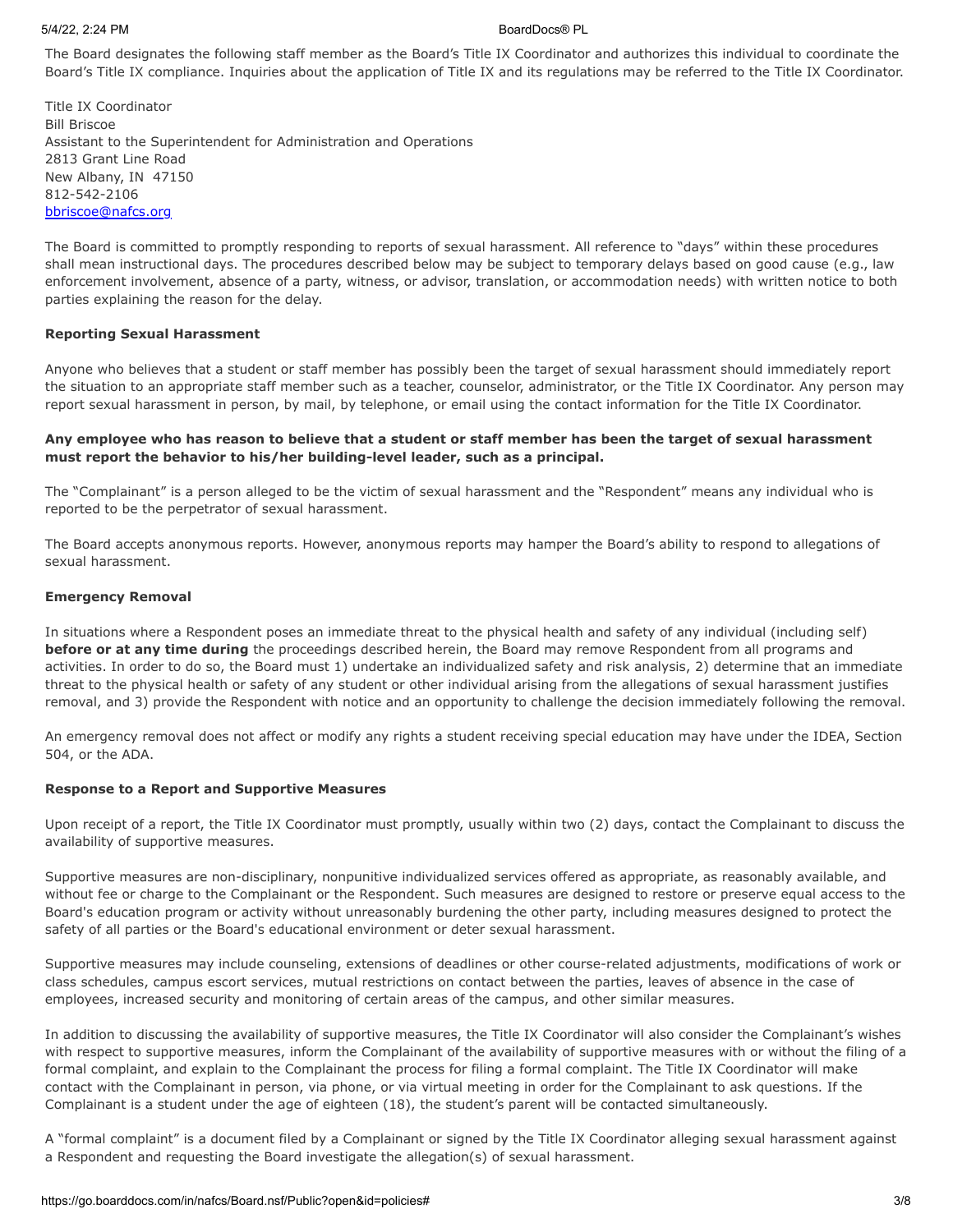Even in instances where a Complainant chooses not to file a formal complaint, supportive measures may continue at the discretion of the Title IX Coordinator.

The Title IX Coordinator may decide to sign a formal complaint to investigate the allegation(s) of sexual harassment against the wishes of the Complainant where moving forward without an investigation would be unreasonable. Such circumstances may include, but are not limited to, reports that indicate multiple Respondents, the involvement of a Board employee, and/or continued sexual harassment of the Complainant and others.

While there is no deadline by which a Complainant must file a formal complaint, the Board encourages Complainants to submit a formal complaint within ten (10) days of meeting with the Title IX Coordinator. In instances where enough time has passed that the Board cannot gather evidence, the Board may not be able to investigate.

The Board will offer supportive measures to a Complainant who is the subject of an anonymous report. However, should a Complainant desire to initiate the grievance process, the Complainant cannot remain anonymous or prevent the Complainant's identity from being disclosed to the Respondent.

# **Dismissal and Consolidation**

In certain instances, the Board may dismiss or consolidate formal complaints. Such instances of dismissal include, but are not limited to, when the alleged conduct, even if true, would not constitute sexual harassment, when the Respondent is a non-student or non-employee of the Board, or when a Complainant notifies the Title IX Coordinator they would like to withdraw the formal complaint. A dismissal does not preclude the Board from taking action under another provision of the Student Code of Conduct. If a formal complaint is dismissed, the Board will promptly inform the parties of the reason for dismissal and the right to appeal.

Further, the Board may consolidate formal complaints where the allegations of sexual harassment arise out of the same facts or circumstances.

## **Grievance Procedures**

The Board will treat Complainants and Respondents equitably throughout this process. As such, the Board will only impose disciplinary sanctions following the completion of the informal process or investigation and determination process. All Title IX Coordinators, investigators, decision-makers, and any person who facilitates an informal resolution will receive training regarding topics related to this procedure, including: the definition of sexual harassment, the scope of the Board's education program and activity, and how to conduct these grievance procedures.

All Title IX Coordinators, investigators, decision-makers, and any person who facilitates an informal resolution will objectively evaluate all relevant evidence – both inculpatory and exculpatory. Further, no credibility determinations will be based on a person's status as a Complainant, Respondent, or witness.

Consistent with the law, the Board will presume the Respondent is not responsible for the alleged conduct until a determination regarding responsibility is made at the conclusion of the grievance process. **The Board will utilize the preponderance of the evidence standard when determining responsibility**. The Board will not require, allow, rely upon, or otherwise use questions or evidence that constitute, or seek disclosure of, information protected under a legally recognized privilege, unless the person holding such privilege has waived the privilege. Further, questions or evidence about the Complainant's sexual predisposition or prior sexual behavior are not relevant, unless such questions or evidence are offered to prove that someone other than the Respondent committed the conduct alleged by the Complainant or to prove consent.

### **Notice**

Upon receipt of a formal complaint, the Title IX Coordinator will provide written notice to the parties (to the extent known) containing the following information:

- A. notice of the Board's grievance process, including the informal resolution process;
- B. notice of the allegations of sexual harassment, including sufficient details known at the time and with sufficient time to prepare a response before any initial interview;

Sufficient details include: the identities of the parties involved in the incident, if known, the conduct allegedly constituting sexual harassment, and the date and location of the alleged incident, if known.

- C. a statement that the Respondent is presumed not responsible for the alleged conduct and that a determination regarding responsibility is made at the conclusion of the grievance process;
- D. the parties may have an advisor of their choice, who may be, but is not required to be, an attorney;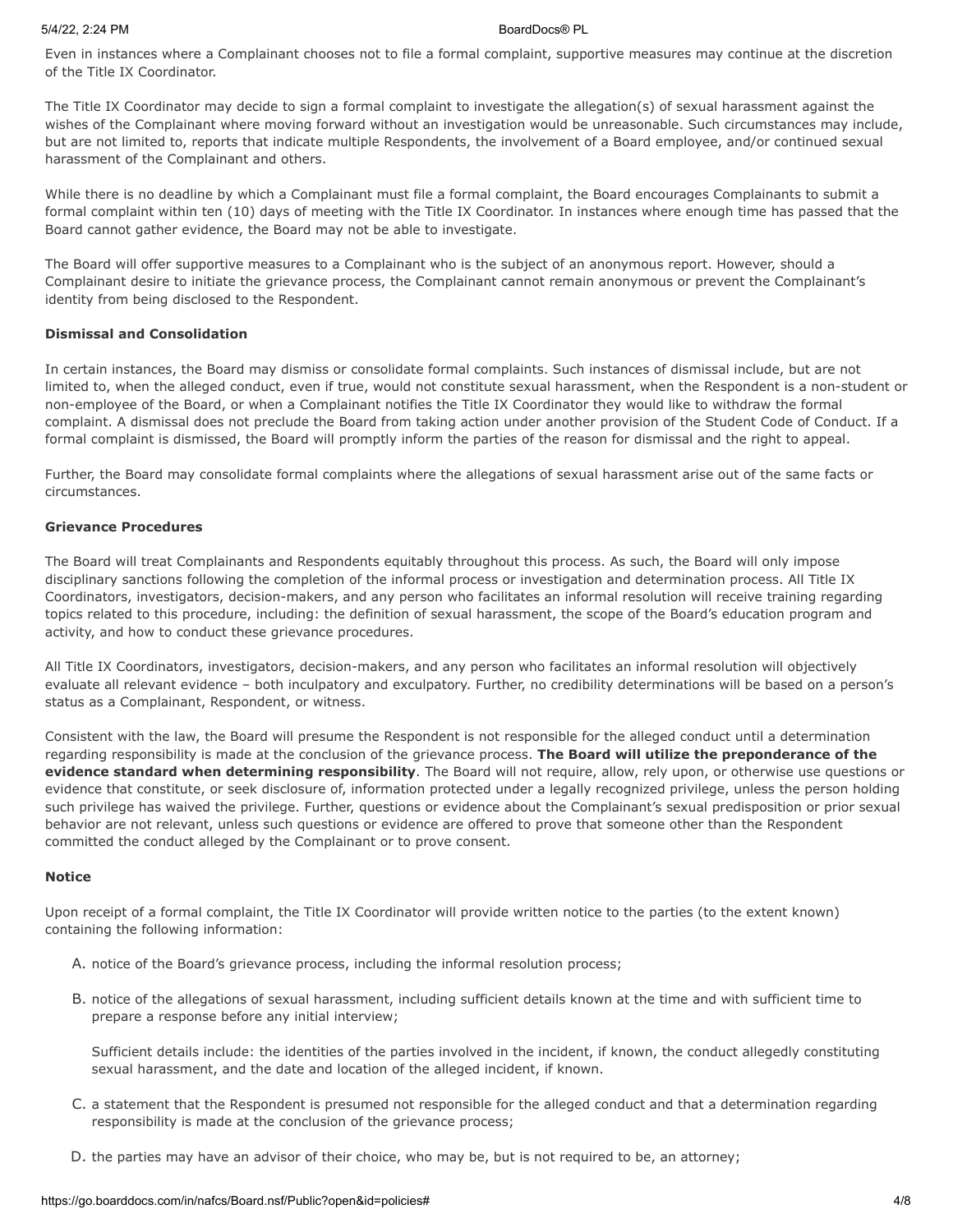E. the Board's code of conduct for students prohibits knowingly making false statements or knowingly submitting false information during the grievance process.

If, in the course of an investigation, additional allegations are uncovered and therefore investigated, the Board will provide a supplemental notice of the additional allegations to the parties whose identities are known.

### **Informal Process**

Upon receipt of a formal complaint and after providing sufficient notice to the parties, the Board may facilitate an informal resolution process, such as mediation, that does not involve a full investigation and adjudication of the allegations. The Board may not require the parties to participate in the informal process, but instead must obtain the parties' voluntary, written consent to participate.

The informal process is not available to resolve allegations that an employee sexually harassed a student. Further, at any time during the informal process, any of the parties may end the informal process and initiate the investigation and determination process.

## **Investigation and Determination**

Unless the Board dismisses a formal complaint or the parties resolve a formal complaint through the informal process, the Board will investigate the allegations of sexual harassment and make a determination regarding responsibility.

The burden of proof and collection of evidence rests with the Board. To that end, the Title IX Coordinator in conjunction with a designated building-level leader will conduct an investigation. The means of investigating a formal complaint include, but are not limited to Complainant, Respondent, and witness interviews and review of documentation. The parties shall have an equal opportunity to present witnesses, including fact and expert witnesses, and other inculpatory and exculpatory evidence. The Board will not restrict the ability of either party to discuss the allegations under investigation or to gather and present relevant evidence. Evidence or information related to the allegations under investigation may not be discussed by the parties, except with their chosen advisors. The parties may not substantially disrupt the educational environment. Absent extenuating circumstances, the collection of evidence for an investigation should conclude within thirty (30) days.

The parties may be accompanied to any meeting or proceeding related to the investigation by an advisor of their choice, who may be, but is not required to be an attorney. Apart from a union representative accompanying an employee who is a party, employees are discouraged from serving as advisors to students.

Advisors may not present on behalf of the party they accompany and should request or wait for a break in the meeting if they wish to interact with the Title IX Coordinator or building level leader. Advisors may confer quietly with Parties as necessary, as long as they do not disrupt the process. For longer or more involved discussions, the party and their advisors should ask for a break or step out of the meeting. An advisor who disrupts the process will receive one (1) warning, after which if continued disruption occurs, the advisor will be removed from the meeting/proceeding. In such an event, the parties will be given the opportunity to reschedule and be accompanied by another advisor.

When the Title IX Coordinator and building-level leader have completed their collection of evidence, they will provide both parties with an equal opportunity to inspect and review the evidence obtained that is directly related to the allegations raised in the formal complaint so that each party can meaningfully respond to the evidence prior to the conclusion of the investigation.

The parties and any advisors must execute the provided non-disclosure agreement before they may receive the evidence for review. Following execution of the non-disclosure agreement, the Title IX Coordinator and/or building level leader will send to each party and the party's advisor, if applicable, the evidence subject to inspection and review in an electronic format or hard copy, and parties will have ten (10) days to submit a written response, which the Title IX Coordinator will consider prior to completion of the investigative report.

Following the period for the parties' review and inspection of the evidence, the Title IX Coordinator and building-level leader will create an investigative report that fairly summarizes relevant evidence. At least ten (10) days prior to the time of determination, the Title IX Coordinator and building-level leader will send to each party and the party's advisor, if applicable, the investigative report in an electronic or a hard copy, for their review and written response.

The Superintendent will act as the decision-maker. After the investigative report has been sent to the parties and before a determination regarding responsibility, each party will be afforded the opportunity to submit written, relevant questions that a party wants asked of any party or witness, provide each party with the answers, and allow for additional, limited follow-up questions from each party.

The Superintendent may exclude questions as not relevant, including questions that seek disclosure of information protected under a legally recognized privilege, unless the person holding such privilege has waived the privilege. Further, questions about the Complainant's sexual predisposition or prior sexual behavior are not relevant, unless such questions are offered to prove that someone other than the Respondent committed the conduct alleged by the Complainant or to prove consent. Any decision to exclude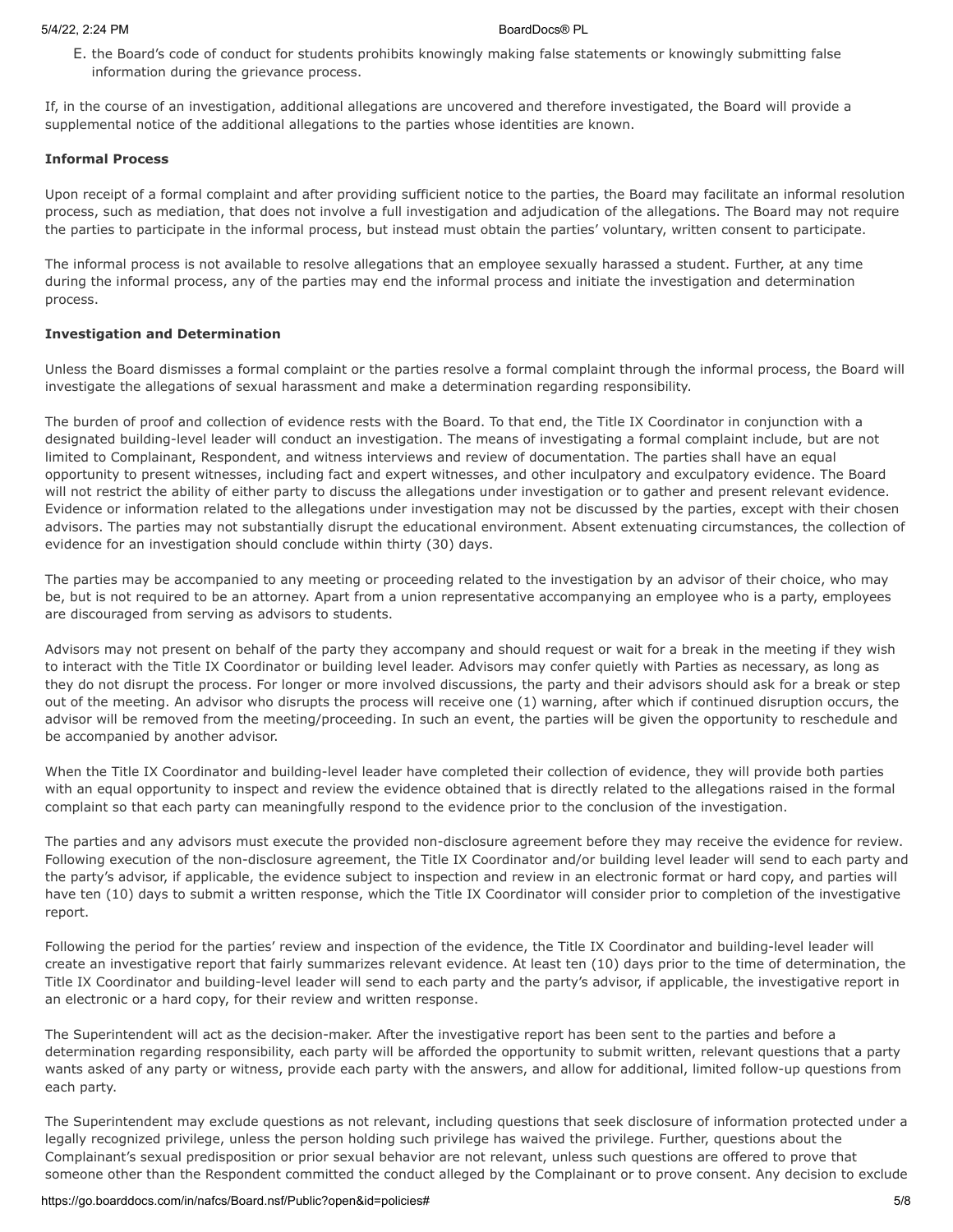a question as not relevant will be explained to the party proposing the question. The process of written questions and follow up questions should take thirty (30) days or less.

Within a reasonable time period following the written questions, the Superintendent, acting as the decision-maker, will issue a written determination regarding responsibility applying the preponderance of the evidence standard. The written determination must include:

- A. identification of the allegations potentially constituting sexual harassment;
- B. a description of the procedural steps taken;
- C. findings of fact supporting the determination;
- D. conclusions regarding the application of the recipient's code of conduct to the facts;
- E. a statement of, and rationale for, the result as to each allegation;
- F. the recipient's procedures and permissible bases for the Complainant and Respondent to appeal.

The Superintendent will provide the written determination to the parties simultaneously. The Title IX Coordinator is responsible for the effective implementation of any remedies.

## **Remedies**

Where, following the formal or informal process, the Board determines a Respondent responsible for sexual harassment, the Board shall provide remedies designed to restore or preserve equal access to the recipient's education program or activity. Such remedies may include supportive measures and/or discipline up to and including expulsion.

### **Appeals**

Following the Superintendent's determination regarding responsibility, either party may appeal to the school Board. Three (3) school Board members, decided by the school Board on a case by case basis, will be designated to hear the appeal. An appeal should be submitted in writing within ten (10) days of the party's receipt of the Superintendent's determination. Note: appeals will only be considered if based on one (1) of the following:

- A. there was a procedural irregularity that affected the outcome of the matter;
- B. new evidence that was not reasonably available at the time the determination regarding responsibility or dismissal was made, that could affect the outcome of the matter; or
- C. the Title IX Coordinator, investigator(s), or decision-maker(s) had a conflict of interest or bias for or against Complainants or Respondents generally or the individual Complainant or Respondent that affected the outcome of the matter.

Both parties shall have five (5) days after the submission of an appeal to submit a written statement in support of, or challenging the Superintendent's determination. The three (3) board members hearing the appeal will issue a written decision describing the result of the appeal and the rationale for the result within forty-five (45) days. The governing body representative's decision will be provided simultaneously to the parties.

### **Retaliation**

The Board prohibits retaliation against persons who report, testify, assist, or participate or refuse to participate in any manner in an investigation, proceeding, or hearing. Retaliation includes intimidation, threats, coercion, or discrimination, including charges against an individual for code of conduct violations that do not involve sex discrimination or sexual harassment but arise out of the same facts or circumstances as a report or complaint of sex discrimination, or a report or formal complaint of sexual harassment, for the purpose of interfering with any right or privilege secured by Title IX.

## **Record-keeping**

The Board will maintain records from the investigation, determination, appeal, and informal resolution for seven (7) years.

## **Reports Otherwise Required by Law**

These procedures do not affect or alleviate mandatory reporting required by State or Federal law, for example, reporting of suspected child abuse or neglect to law enforcement or the Department of Child Services.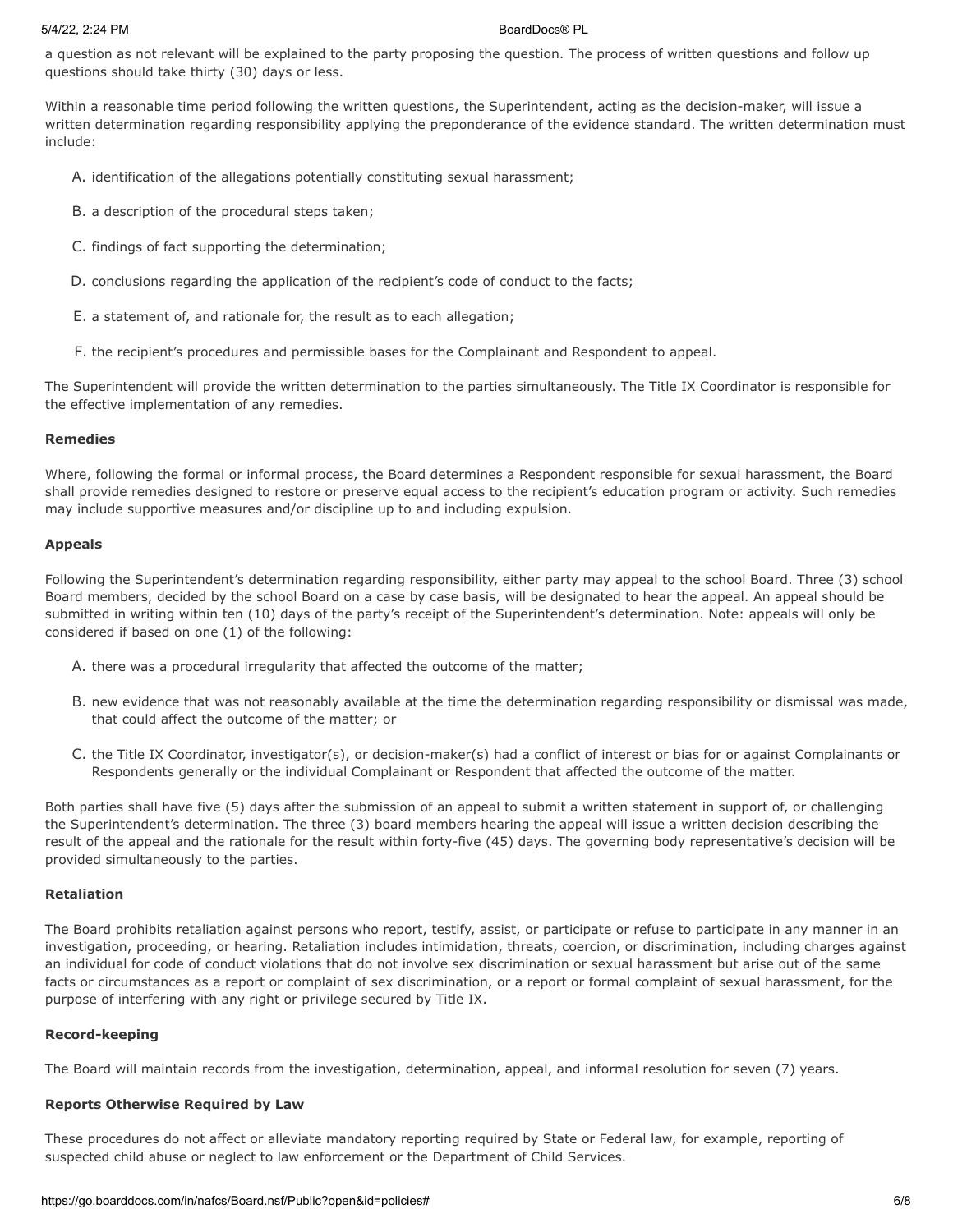## **HARASSMENT PROCEDURE FOR ALL OTHER (NON-SEXUAL) REPORTS AND COMPLAINTS**

Members of the School Corporation community and third parties are encouraged to promptly report incidents of harassing conduct to an administrator, supervisor, or other School Corporation official so that the Board may address the conduct before it becomes severe, pervasive, or persistent.

Members of the School Corporation community or third parties who believe they have been unlawfully harassed by another member of the School Corporation community or a third party are entitled to utilize the Board's informal and/or formal investigation and complaint processes. Initiating a complaint, whether formally or informally, will not adversely affect the complaining individual's participation in educational or extra-curricular programs. Individuals should make every effort to file an informal or a formal complaint as soon as possible after the conduct occurs while the facts are known and potential witnesses are available.

The names and titles of the Anti-Harassment Complaint Coordinators with whom complaints of unlawful harassment should be filed are set forth in the administrative guidelines which supplement this policy. The names and titles of these individuals will be published annually:

- A. in the parent and staff handbooks;
- B. in the School Corporation Annual Report to the public;
- C. on the School Corporation's web site.

The Superintendent shall establish Administrative Guidelines describing both a formal and an informal process for making a charge of harassment, a process for investigating claims of harassment, and a process for rendering a decision regarding whether the claim of harassment was substantiated. This Policy and the Administrative Guidelines will be readily available to all members of the School Corporation community and posted in appropriate places throughout the School Corporation.

Any Board employee who directly observes unlawful harassment of a student is obligated, in accordance with this policy, to report such observations to the principal or one of the Complaint Coordinators. Thereafter, the principal or the Complaint Coordinator must contact the student if over age eighteen (18) or the student's parents if under the age eighteen (18), to advise s/he/them of the Board's intent to investigate the alleged misconduct, including the obligation of the Complaint Coordinator or designee to conduct an investigation following all the procedures outlined for a formal complaint.

### **Confidentiality**

The School Board will make reasonable efforts to maintain the confidentiality of the parties involved in a harassment investigation. Confidentiality, however, cannot be guaranteed.

### **Informal Process for Addressing Complaints of Harassment**

The administrative guidelines will include an informal complaint process to provide members of the School Corporation community or third parties who believe they are being unlawfully harassed with a range of options designed to bring about a resolution of their concerns. Members of the School Corporation community or third parties who believe that they have been unlawfully harassed are encouraged to initiate their complaint through this informal complaint process but are not required to do so. Those members of the School Corporation community or third parties who believe that they have been unlawfully harassed may proceed immediately to the formal complaint process and individuals who seek resolution through the informal procedure may request that the informal process be terminated at any time to move to the formal complaint process.

### **Formal Process for Addressing Complaints of Harassment**

The administrative guidelines will also include a formal complaint process. While the formal complaint process may serve as the first step to a resolution of a charge of unlawful harassment, it is also available in those circumstances when the informal complaint process fails to satisfactorily resolve a concern. Because of the need for flexibility, no specific timelines are established for initiating the formal complaint process; however, once the formal complaint process is begun, the investigation will be completed in a timely manner (ordinarily, within thirty-one (31) calendar days of the complaint being received).

Although not required, members of the School Corporation community or third parties who feel they have been unlawfully harassed should file a formal written complaint with the principal of their school building or with one (1) of the Complaint Coordinators identified in the Administrative Guidelines. Oral complaints of harassment will be reduced to writing by the individual receiving the complaint and the Complainant will be asked to verify the accuracy of the reported charge by signing the document. Complaints received by a school building principal will be immediately reported to the appropriate Complaint Coordinator identified in the Administrative Guidelines.

After a complaint is filed, the Complaint Coordinator or designee shall conduct a prompt and timely investigation. The investigation may include interviews of the complainant, the individual accused of engaging in harassing behavior, and any other witness who may